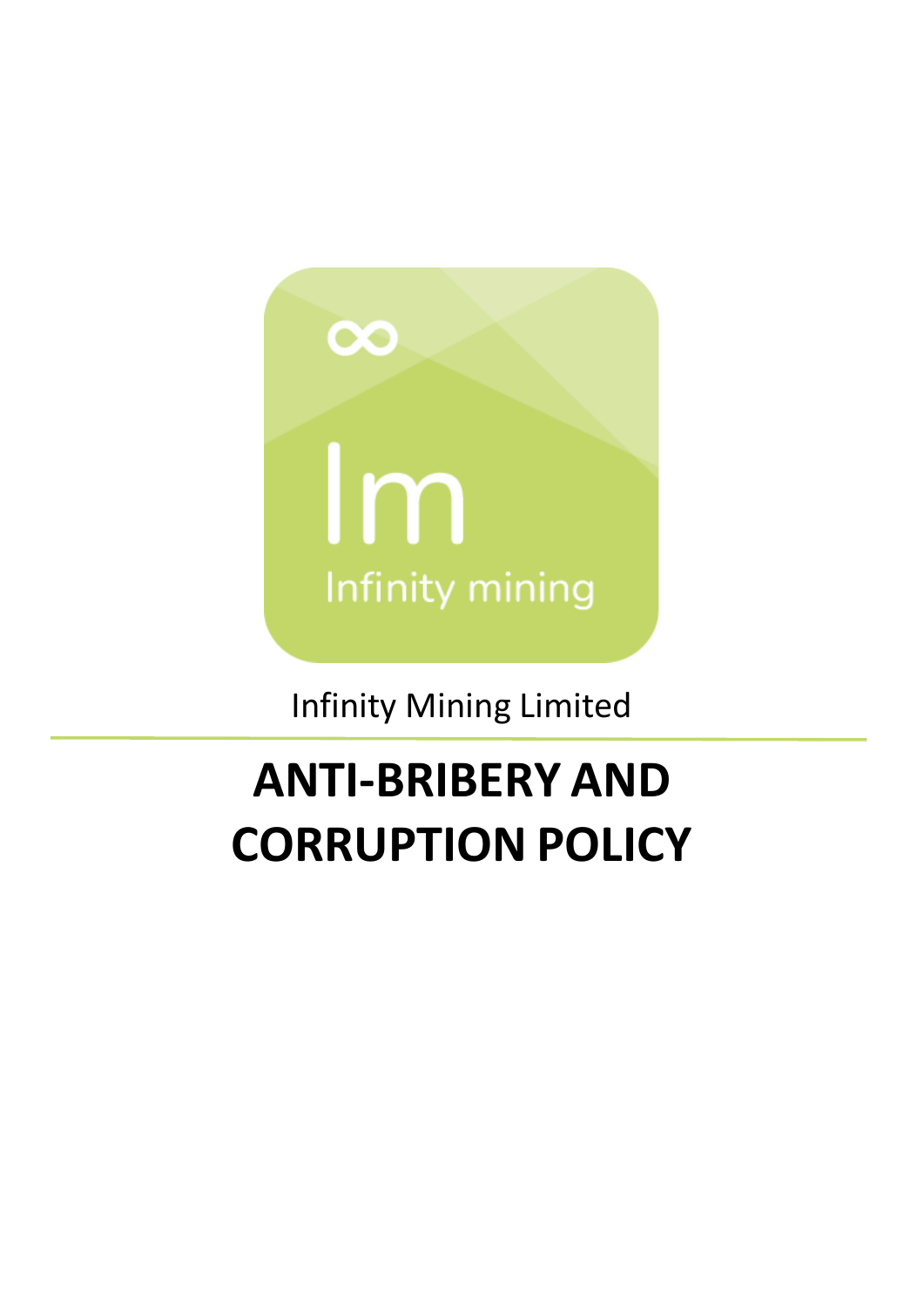

# **INFINITY MINING LIMITED AND ITS SUBSIDIARIES (THE "COMPANY" OR "INFINITY MINING") Anti Bribery and Corruption Policy**

(Adopted 27 September 2021)

#### **1. SUMMARY AND DOCUMENT REVISION**

#### 1.1 **Summary**

| Introduction           | It is the policy of the Company to conduct our business fairly,<br>honestly and openly. We, being the Company and the Board,<br>take a zero-tolerance approach to Corruption and are<br>committed to acting professionally, ethically and with<br>integrity in all our business dealings and relationships. This<br>extends to implementing and enforcing effective systems to<br>counter Corruption. |  |
|------------------------|-------------------------------------------------------------------------------------------------------------------------------------------------------------------------------------------------------------------------------------------------------------------------------------------------------------------------------------------------------------------------------------------------------|--|
|                        | A zero-tolerance approach to Corruption demonstrates our<br>commitment to conducting business fairly, honestly and<br>openly. Such commitment will also develop confidence in the<br>Company's operations and develop the Company's reputation<br>amongst our business partners.                                                                                                                      |  |
|                        | We will uphold all laws relevant to countering Corruption in all<br>jurisdictions in which we operate. However, we remain bound<br>by the laws in Australia in respect of our conduct both at home<br>and abroad.                                                                                                                                                                                     |  |
|                        | Corruption is punishable for individuals by up to ten years'<br>imprisonment and a fine. If the Company is found to have<br>taken part in Corruption, we could face an unlimited fine, be<br>excluded from tendering public contracts and face damage to<br>our reputation. We therefore take our legal responsibilities<br>very seriously.                                                           |  |
| <b>Purpose</b>         | The purpose of this Policy is to establish controls to ensure<br>compliance with all applicable anti-Corruption laws and<br>regulations, and to ensure that the Company conducts<br>business in a socially responsible manner.                                                                                                                                                                        |  |
| Who is covered by this | The Board has adopted this Policy and it covers:                                                                                                                                                                                                                                                                                                                                                      |  |
| policy                 | senior managers, officers, directors and employees<br>1.<br>(whether permanent, fixed-term or temporary) of the<br>Company; and                                                                                                                                                                                                                                                                       |  |
|                        | all persons other than Company Personnel who perform<br>2.<br>services for or on behalf of the Company. This includes,<br>but is not limited to joint venture partners, consultants,<br>contractors, trainees, seconded staff, casual workers,<br>agency staff, volunteers, interns, agents, sponsors, and<br>any other persons associated with the Company,<br>wherever located.                     |  |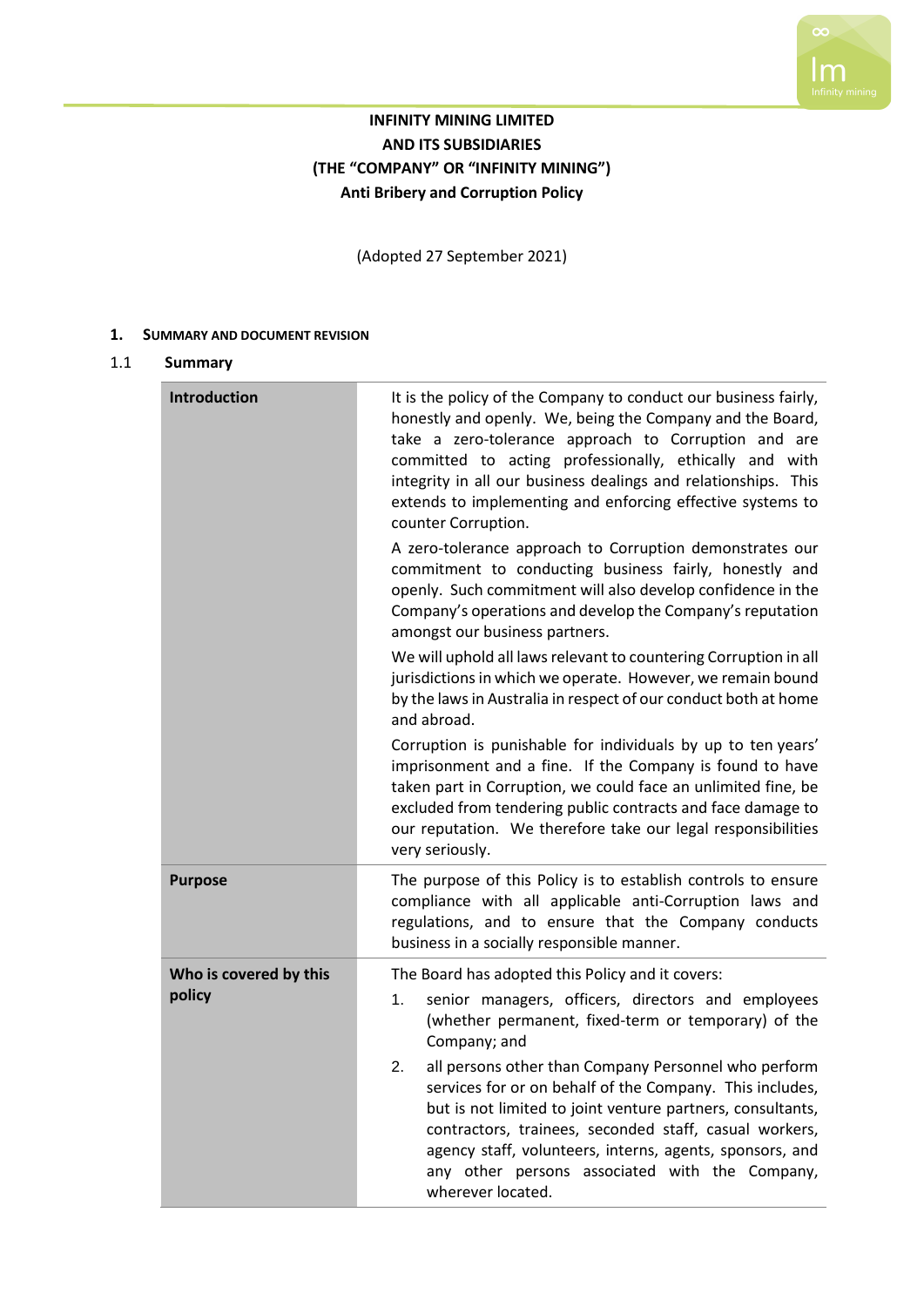

| <b>Summary of Company</b>                            |    | Company Personnel and Associated Persons must:                                                                                                                                                                                                                                                                                                                                             |
|------------------------------------------------------|----|--------------------------------------------------------------------------------------------------------------------------------------------------------------------------------------------------------------------------------------------------------------------------------------------------------------------------------------------------------------------------------------------|
| <b>Personnel and</b><br><b>Associated Persons'</b>   | 1. | ensure that they read, understand and comply with this<br>Policy;                                                                                                                                                                                                                                                                                                                          |
| responsibility under this<br>policy                  | 2. | detect, report and prevent Corruption and avoid any<br>activity that might lead to, or suggest a breach of this<br>Policy;                                                                                                                                                                                                                                                                 |
|                                                      | 3. | notify the Board or their manager as soon as they<br>become aware of any potential breach or breaches of<br>this Policy, whether they have occurred or may occur in<br>the future;                                                                                                                                                                                                         |
|                                                      | 4. | with respect to Gifts and Hospitality, including the<br>receipt or offer of gifts, meals or tokens of appreciation<br>and gratitude, or invitations to events, functions, or<br>other social gatherings in connection with matters<br>related to our business, consider whether the Gifts and<br>Hospitality<br>are acceptable.<br>These<br>activities<br>are<br>acceptable provided they: |
|                                                      |    | fall with reasonable bounds of value<br>and<br>(a)<br>occurrence;                                                                                                                                                                                                                                                                                                                          |
|                                                      |    | do not influence, or are not perceived to influence,<br>(b)<br>objective business judgement; and                                                                                                                                                                                                                                                                                           |
|                                                      |    | are not prohibited or limited by applicable laws or<br>(c)<br>applicable industry codes;                                                                                                                                                                                                                                                                                                   |
|                                                      | 5. | not accept gifts or entertainment where to do so might<br>influence, or be perceived to influence, objective<br>business judgement;                                                                                                                                                                                                                                                        |
|                                                      | 6. | note that this policy does not prohibit giving normal and<br>appropriate Hospitality to, or receiving it from, third<br>parties;                                                                                                                                                                                                                                                           |
|                                                      | 7. | when making a payment on behalf of the Company, be<br>mindful of what the payment is for and whether the<br>amount requested is proportionate to the services<br>provided. A receipt must always be requested which<br>details the reasons for the payment. Any suspicions or<br>concerns regarding a payment should be raised with the<br>Board or their manager; and                     |
|                                                      | 8. | use the Decision Flowchart when in doubt as to whether<br>to give or receive Gifts and Hospitality.                                                                                                                                                                                                                                                                                        |
| <b>Summary of the</b>                                |    | The Company must:                                                                                                                                                                                                                                                                                                                                                                          |
| <b>Company's responsibility</b><br>under this policy | 1. | keep financial records and ensure adequate and<br>appropriate internal controls exist to ensure all<br>payments to third parties evidence a business reason for<br>the payment;                                                                                                                                                                                                            |
|                                                      | 2. | undertake the appropriate due diligence on Associated<br>Persons and merger, acquisition, significant investment<br>or joint venture targets;                                                                                                                                                                                                                                              |
|                                                      | 3. | provide secure, confidential and accessible means for<br>both Company Personnel and Associated Persons to raise                                                                                                                                                                                                                                                                            |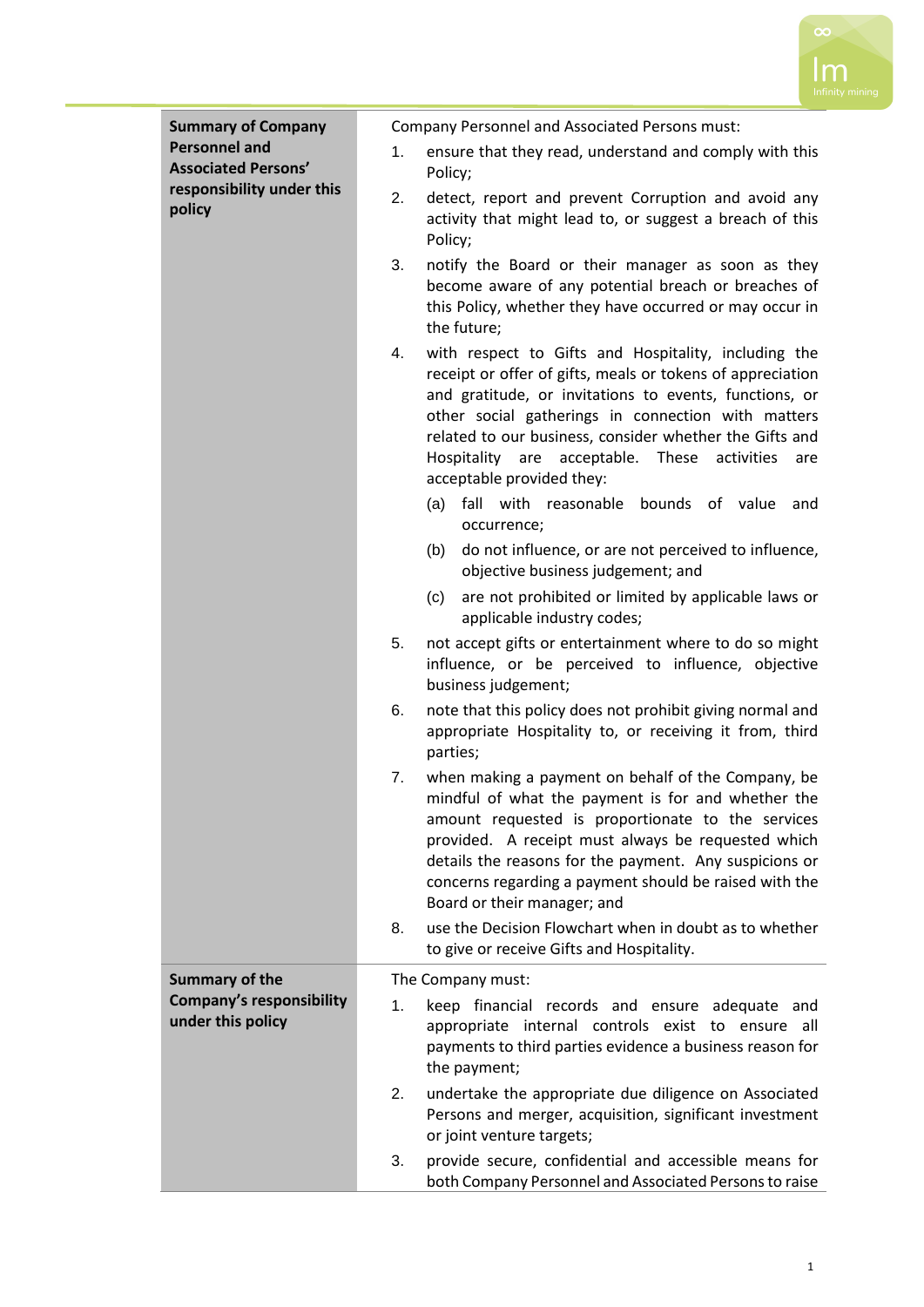

|                                                                      | concerns about Corruption on the part of other<br>Associated Persons and Company Personnel; and<br>ensure that the systems implemented to deter, detect<br>4.<br>and investigate Corruption are subject to regular audit.                       |
|----------------------------------------------------------------------|-------------------------------------------------------------------------------------------------------------------------------------------------------------------------------------------------------------------------------------------------|
| <b>Summary of the Board's</b><br>responsibility under this<br>policy | The Board must:                                                                                                                                                                                                                                 |
|                                                                      | ensure that the Policy complies with the Company's legal<br>1.<br>and ethical obligations and Company Personnel and<br>Associated Persons comply with the Policy;                                                                               |
|                                                                      | consider, and if it is deemed to be appropriate, approve<br>2.<br>Contributions. The Board must follow the guidelines set<br>out in this Policy when deciding whether to approve<br>Contributions;                                              |
|                                                                      | 3.<br>oversee any allegations of Corruption against the<br>Company, Associated Persons or Company Personnel<br>and take appropriate action if the allegations are proven<br>true;                                                               |
|                                                                      | regularly monitor and evaluate training programs; and<br>4.                                                                                                                                                                                     |
|                                                                      | 5.<br>regularly monitor the effectiveness and review the<br>implementation of the Policy, considering its suitability,<br>adequacy and effectiveness. Any improvements<br>identified by the Board are to be implemented as soon as<br>possible. |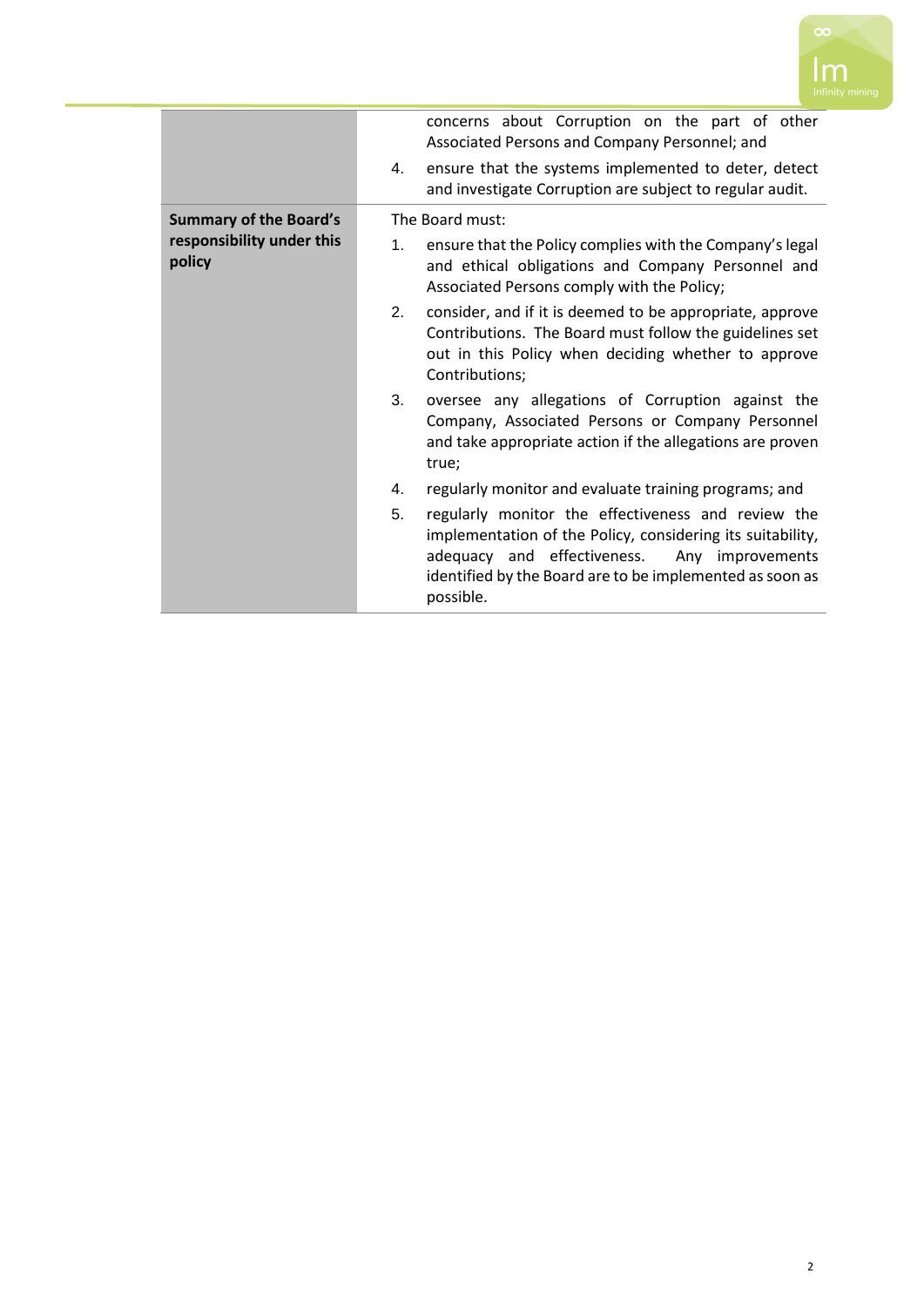

#### 1.2 **Policy revision**

| <b>Version</b> | Release date      | Change                 |
|----------------|-------------------|------------------------|
|                | 27 September 2021 | Initial policy adopted |

#### **2. DEFINITIONS AND INTERPRETATIONS**

#### 2.1 **Definitions**

In this Policy, the following capitalised terms have the meanings set forth below:

**Associated Persons** means all persons other than Company Personnel who perform services for or on behalf of the Company. This includes, but is not limited to joint venture partners, consultants, contractors, trainees, seconded staff, casual workers, agency staff, volunteers, interns, agents, sponsors and any other persons associated with the Company, wherever located.

**Board** means the Board of Directors of the Company.

**Bribe** means a financial advantage or other advantage offered, promised or provided:

- (a) which is intended to influence the recipient to improperly perform a function or activity; or
- (b) with the knowledge or belief that the acceptance of the financial advantage or other advantage would itself constitute the improper performance of a relevant function or activity,

in order to gain any commercial, contractual, regulatory or personal advantage.

**Bribery (or to Bribe or Bribing)** means to provide a person with a Bribe, or to receive a Bribe from a person (either from the private or public sector, including Public Officials and Foreign Public Officials).

**Company** means Infinity Mining Ltd ACN 609 482 180.

**Company Personnel** means senior managers, officers, directors or employees (whether permanent, fixed-term or temporary) of the Company.

**Conflict of Interest** means an actual, potential or perceived conflict between:

- (a) the private interests of Company Personnel, Associated Persons, or their close relatives, friends and associates; and
- (b) the interests of the Company.

**Contributions** means any support of:

(a) a charity or not-for-profit organisation, provided by way of, but not limited to, services, knowledge, time or financial contributions with a value in excess of \$250.00 (**Charitable Contributions**); or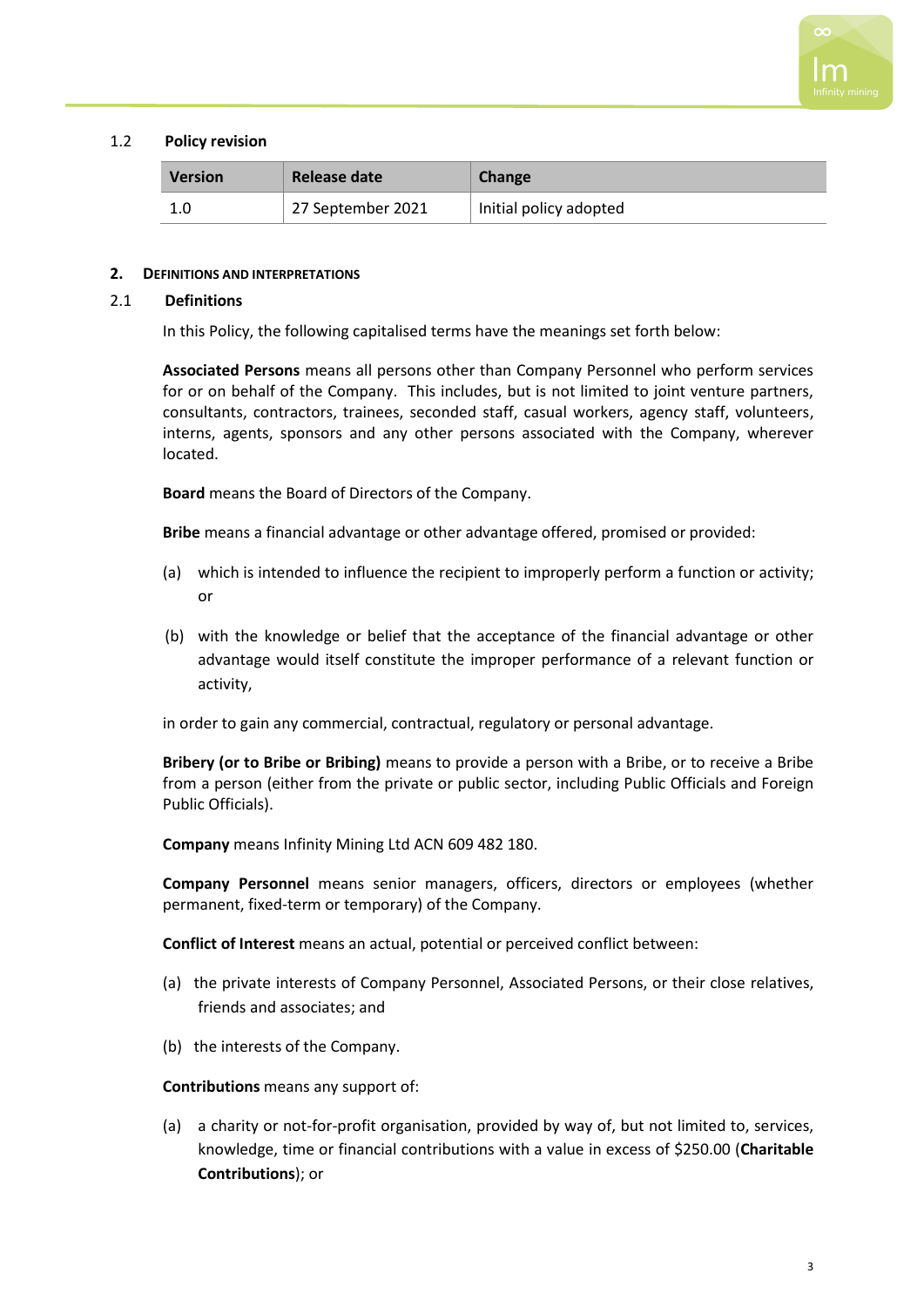

(b) a political party or political candidate (in Australia or otherwise), provided by way of, but not limited to, services, knowledge, time or financial contributions (**Political Contributions**).

**Corruption** means, for the purpose of this Policy:( )

- (a) to engage in Bribery;
- (b) to provide or receive a Gift or Hospitality otherwise than in accordance with this Policy;
- (c) to make or receive a Facilitation Payment otherwise than in accordance with this Policy;
- (d) to make a Contributions otherwise than in accordance with this Policy; or
- (e) to engage in any dishonest, fraudulent, illegal or otherwise corrupt conduct for the purpose of private gain or for the benefit of the Company.

**Criminal Code** means the *Criminal Code Act 1995* (Cth).

**Decision Flowchart** means the decision flowchart set out in **Error! Reference source not found.** of this Policy.

#### **Disciplinary Action** means:

- (a) reprimands;
- (b) formal warnings;
- (c) demotions;
- (d) immediate termination of contracts of employment;
- (e) immediate termination of contracts of engagement; or
- (f) immediate termination of a joint venture agreement.

**Facilitation Payment** has the meaning given to that term in section [3.3](#page-6-0) of this Policy.

**Foreign Public Official** has the meaning given to that term in the Criminal Code and includes a Public Official who serves a foreign country, performs work for a foreign government or performs the duties of an office under a law of a foreign country.

**Gift** means:

- (a) the transfer of property or other benefit:
	- 1) without recompense; or
	- 2) for consideration substantially less than full; or
- (b) a loan of property made on a permanent, or an indefinite basis.

**Hospitality** means any measures that involve, but are not limited to, an expenditure of financial resources or time, used to entertain, receive or otherwise accommodate a person.

**Policy** means this anti-bribery and corruption policy.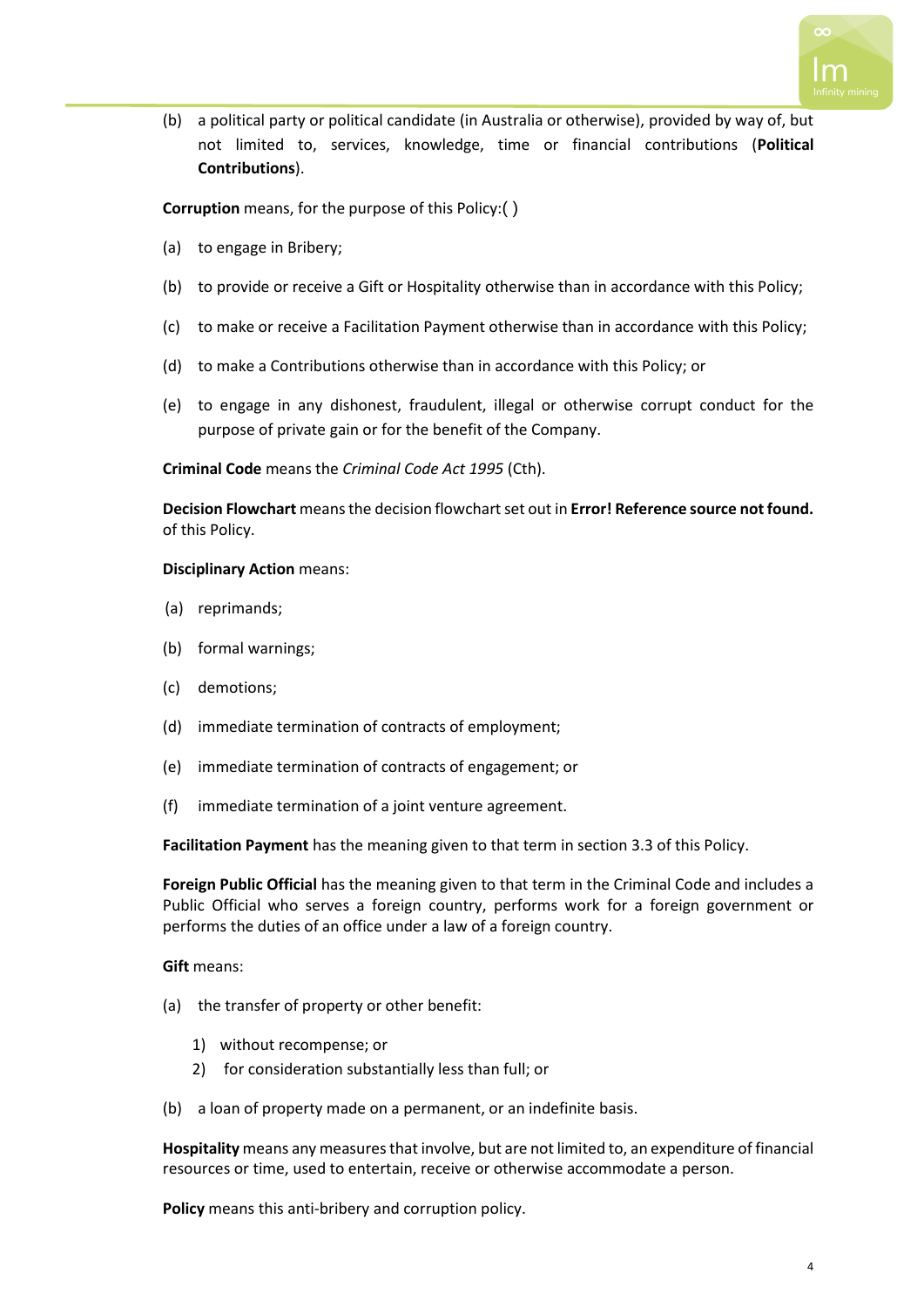

**Public Official** has the meaning given to that term in the Criminal Code.

#### 2.2 **Interpretation**

In this Policy, unless the contrary intention appears:

- (a) the singular includes the plural and vice versa;
- (b) headings are for ease of reference only and do not affect the meaning or interpretation; and
- (c) all currency and dollar amounts are denominated in Australian dollars unless noted otherwise.

#### **3. MATTERS PROHIBITED UNDER THIS POLICY**

#### 3.1 **Bribery**

Neither Associated Persons nor Company Personnel are permitted to engage in Bribery.

#### 3.2 **Gifts and Hospitality**

- (a) The giving or receiving of Gifts or Hospitality is permitted under this Policy only if it is proportionate and reasonable in the circumstances.
- (b) The giving or receiving of Gifts or Hospitality will be considered proportionate and reasonable in the circumstances if all of the following conditions are met:
	- 1) it is not made with the intention of influencing a person to obtain or retain business or a business advantage, or to reward the provision or retention of a business or business advantage, or in explicit or implicit exchange for favours or benefits;
	- 2) it complies with local law;
	- 3) in respect of the giving of Gifts or Hospitality, it is given in the Company's name;
	- 4) it does not include cash or a cash equivalent (such as gift certificates or vouchers);
	- 5) it is appropriate in the circumstances;
	- 6) it is given openly, not secretly; and
	- 7) it otherwise complies with this Policy.
- (c) Company Personnel and Associated Persons must refer to the Decision Flowchart when deciding whether to give or receive a Gift or Hospitality.
- (d) If you are unsure about whether to give or receive a Gift or Hospitality, you must refer the matter to your immediate manager who must escalate the issue for Board approval.

#### <span id="page-6-0"></span>3.3 **Facilitation Payments**

- (a) Bribes in the form of payments made for the purpose of expediting or facilitating the performance of a government official or Public Official for a governmental or public action (**Facilitation Payments**) are not permitted and Associated Persons and Company Personnel must not make or receive Facilitation Payments.
- (b) In making a payment on behalf of the Company, all Associated Persons and Company Personnel should be mindful of what the payment is for and whether the amount requested is proportionate to the services provided. A receipt must always be requested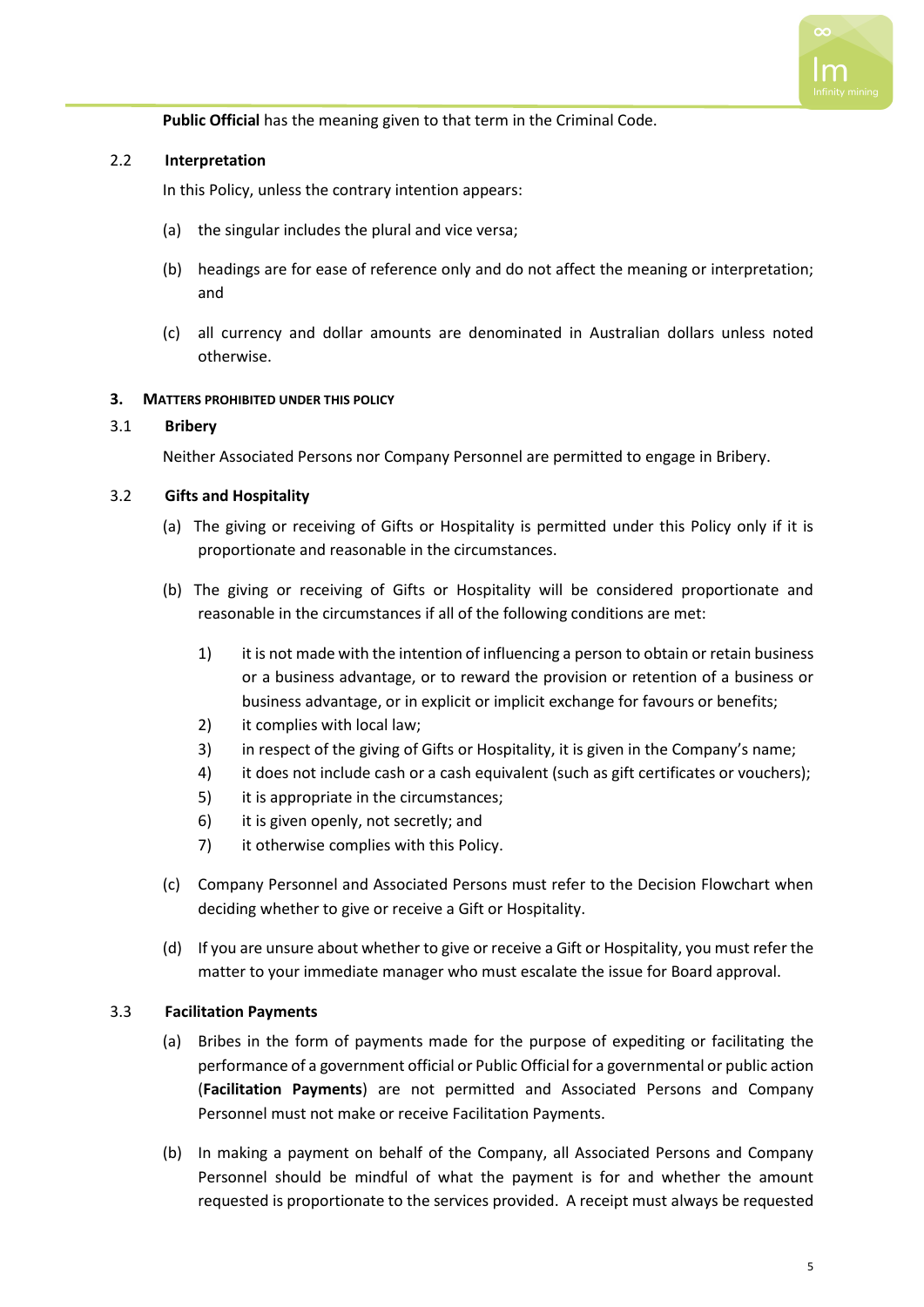

which details the reasons for the payment. Any suspicions or concerns regarding a payment should be raised directly with the Board.

#### 3.4 **Charitable and Political Contributions**

- (a) Without prior approval from the Board, Associated Persons and Company Personnel must not make Contributions:
	- (1) on behalf of the Company under any circumstances; or
	- (2) whilst acting in their capacity as an Associated Person or Company Personnel.
- (b) When deciding whether to approve a Contribution, the Board should consider:
	- (1) whether the Contribution was requested by a government official;
	- (2) whether there is a nexus between the recipient and any government entity from which the Company is seeking a decision, service or outcome;
	- (3) whether the Contribution is consistent with the Company's overall pattern of Contributions; and
	- (4) whether there will be a tax deduction for the Contribution.
- (c) The value of a Contribution cannot, under any circumstances, be greater than \$250.00 without unanimous Board approval.
- (d) The Board must not approve a Contribution if the Board reasonably holds the view that the Contribution;
	- (1) is being used as a scheme to conceal Corruption; or
	- (2) is not legal or ethical under local laws and practices.
	- (3) All Contributions approved by the Board should be publicly disclosed by the Company.
	- (4) This Policy does not prohibit Company Personnel and Associated Persons from making Contributions in their individual capacity provided that, if such Contribution exceeds the value of \$500.00 it must be notified to the Board.

#### 3.5 **Failure to comply with this Policy**

Failure to comply with this Policy and any involvement with Corruption may be regarded by the Company as serious misconduct and may result in Disciplinary Action.

#### **4. DUE DILIGENCE**

#### 4.1 **Associated Persons**

- (a) Prior to engaging any Associated Person, the Company must undertake properly documented, reasonable and proportionate anti-Corruption due diligence.
- (b) Reasonable and proportionate anti-Corruption due diligence is determined in relation to the role of the Associated Person (eg, a high value contractor requires more due diligence than a volunteer).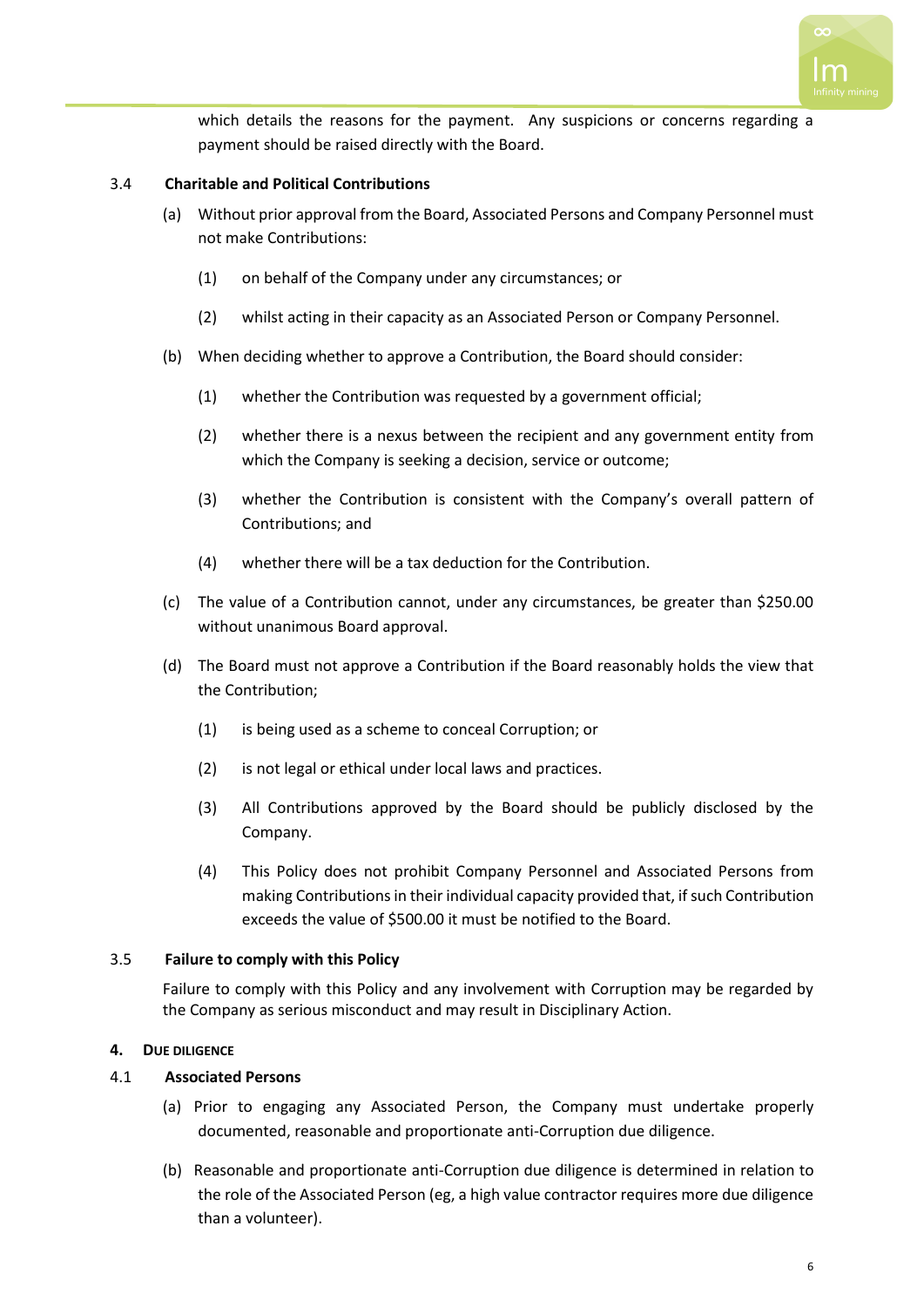

- (c) At a minimum, the Company must consider, as determined in an interview, meeting or tender process:
	- (1) how the Associated Person was referred or introduced;
	- (2) what is the Associated Person's skill set;
	- (3) who are the Associated Person's owners or superiors; and
	- (4) whether the Associated Person is a Foreign Public Official.
- (d) The Company must issue Associated Persons with written arrangements that clearly outline their role, responsibilities and boundaries whilst engaged by the Company.
- (e) Associated Persons with known legal, payment or performance issues should not be engaged.

#### 4.2 **Mergers, acquisitions, significant investments and joint ventures**

- (a) The Company must ensure that:
	- (1) prior to:
		- (A) entering into any binding contractual arrangements to acquire a significant new company or business;
		- (B) entering into a joint venture; or
		- (C) undertaking a significant investment,

it undertakes anti-Corruption due diligence and a due diligence report must be completed opining on this element of the relevant transaction;

- (2) all merger, acquisition, significant investment and joint venture agreements which the Company enters into contain standard representations and warranties by the counterparty relating to anti-Corruption, as well as the right to terminate the agreement if a material breach is discovered; and
- (3) any joint venture that is effectively controlled by the Company through ownership, management or other involvement, complies with this Policy, or has in place equivalent policies and procedures.
- (b) Where the Company does not exercise effective control within the joint venture, the Company is committed to working with its joint venture partners to achieve the standards outlined in this Policy.

#### **5. CONFLICT OF INTEREST**

Company Personnel and Associated Persons must disclose to the Board on an annual basis all Conflicts of Interest that may give rise to a risk of Corruption.

#### **6. RECORD-KEEPING**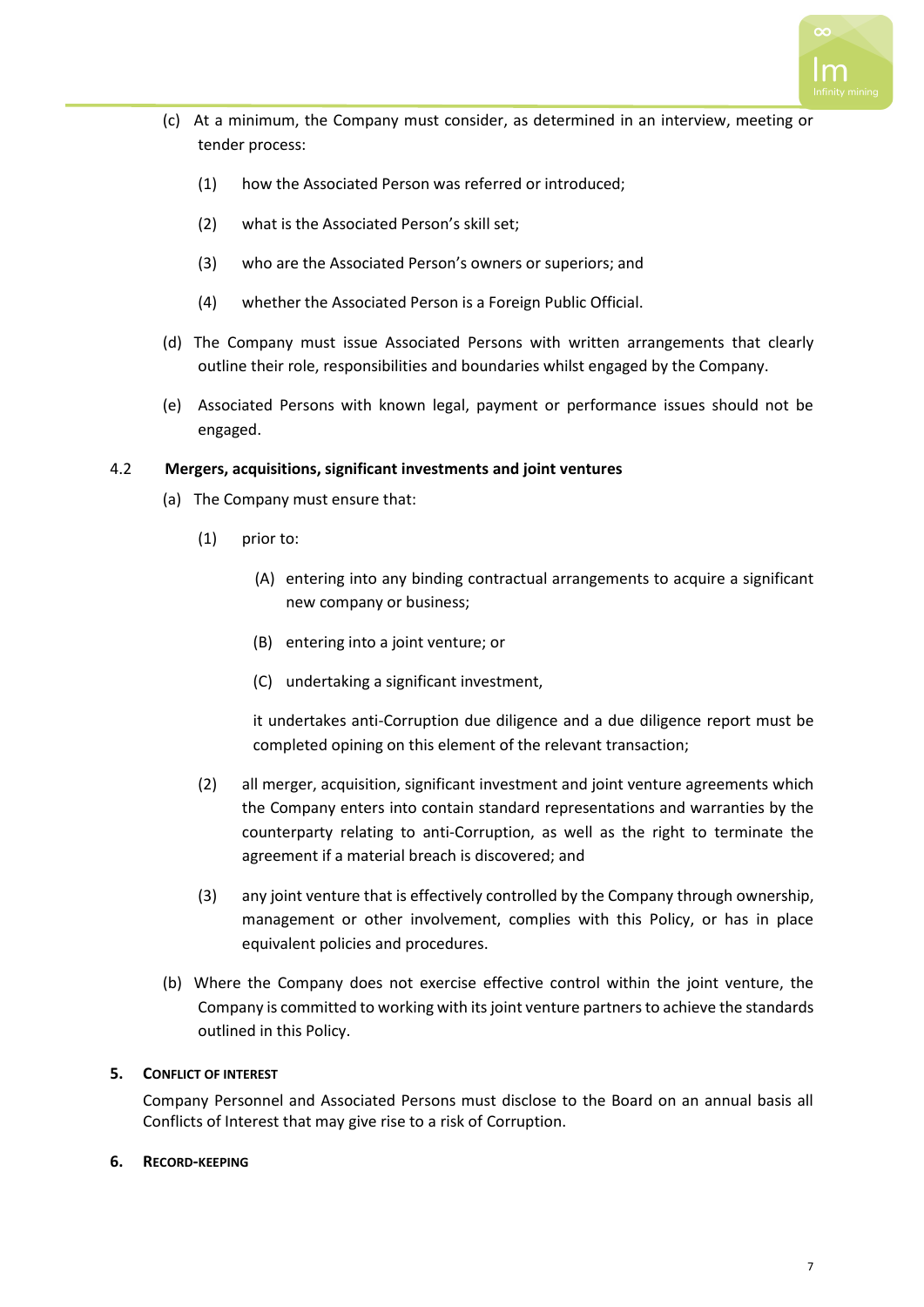

- (a) The Company is required to keep financial records and ensure adequate and appropriate controls exist to ensure all payments made by or on behalf of the Company evidence a business reason for the payment.
- (b) Company Personnel must ensure that all expense claims relating to Gifts, Hospitality or expenses incurred accurately record the reason for expenditure.

# **7. REPORTING CORRUPTION**

# 7.1 **How to raise a concern**

- (a) The Company is committed to providing secure, confidential and accessible means for both Company Personnel and Associated Persons to raise concerns about Corruption on the part of Associated Persons and Company Personnel.
- (b) All Company Personnel and Associated Persons are encouraged to raise concerns about possible breaches of this Policy or other suspicious behaviours, as soon as possible.
- (c) Company Personnel and Associated Persons are advised that:
	- 1) they can make reports anonymously;
	- 2) they should not conduct their own investigations nor contact the target of the complaint;
	- 3) there will be no reprisal for reporting wrongdoing; and
	- 4) their identity and contact details will not be made available to any accused.
- (d) Concerns can be raised confidentially with the Board directly or the Company Secretary (as applicable).

# 7.2 **How will the Company deal with allegations of Corruption?**

Concerns raised by Company Personnel or Associated Persons about Corruption will be fully and independently investigated. If the concerns are proven true, appropriate action will be taken by the Board.

# **8. ASSOCIATED PERSONS OR COMPANY PERSONNEL AS VICTIMS OF CORRUPTION**

# 8.1 **What to do if you are the victim of Corruption**

- (a) Company Personnel and Associated Persons should immediately inform the Board if they are offered a Bribe by a person, are asked to make a Bribe, suspect that this may happen in the future or are requested to become involved in any form of Corruption whether in their individual capacity or on behalf of the Company.
- (b) The Company's strict policy is that Company Personnel or Associated Persons must not be involved in any form of Corruption. We recognise, however, that Associated Persons or Company Personnel may be faced with situations where there is a risk to their personal security or the security of their family, and if involvement in Corruption is unavoidable, the following steps must be taken to the extent that they are reasonable in the circumstances:
	- (1) keep any amount to the minimum;
	- (2) create a record concerning the payment; and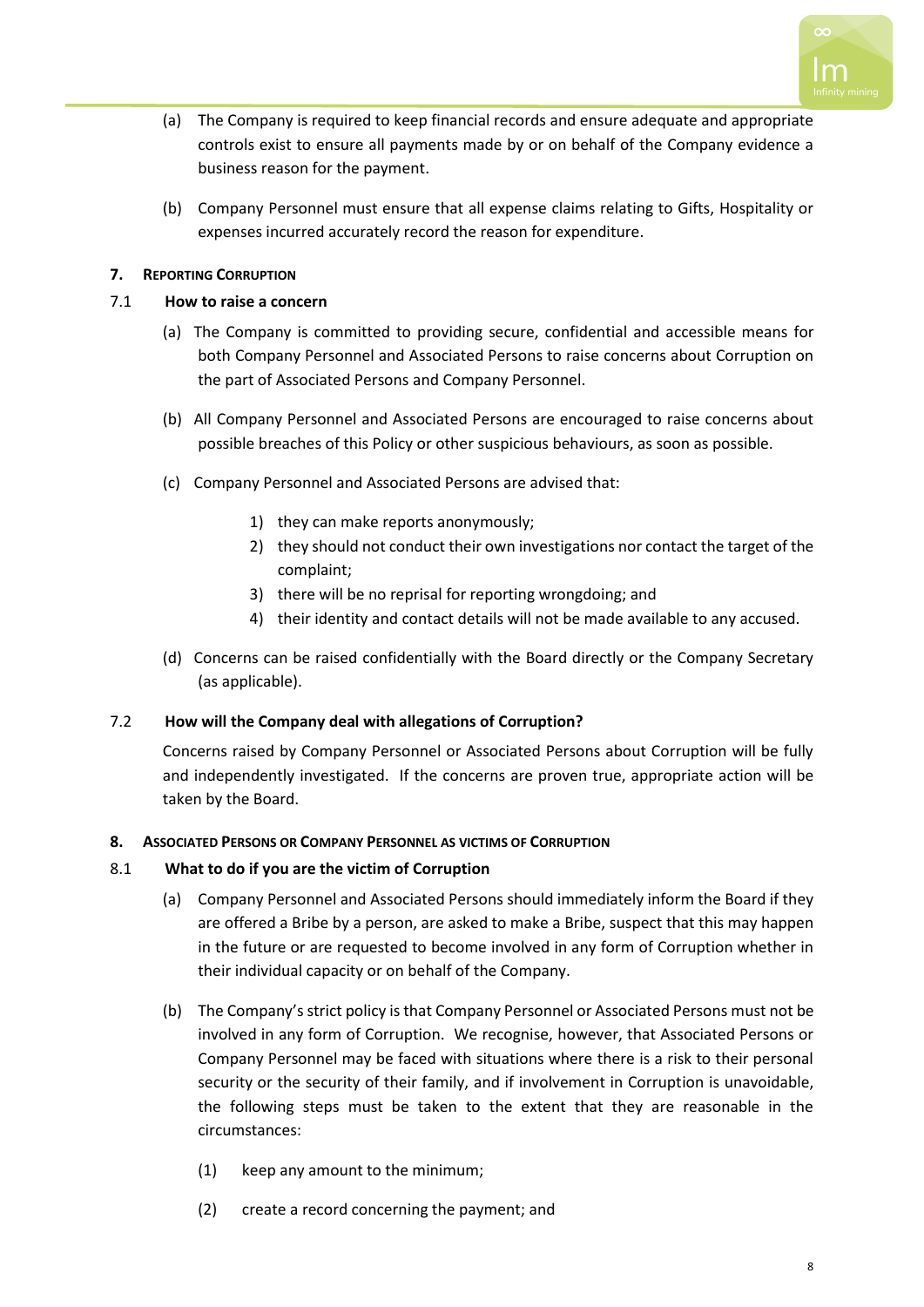

(3) report it to your manager (who must report it to the Board), or the Board as soon as is reasonably practicable having regard to your personal security and that of your family or others.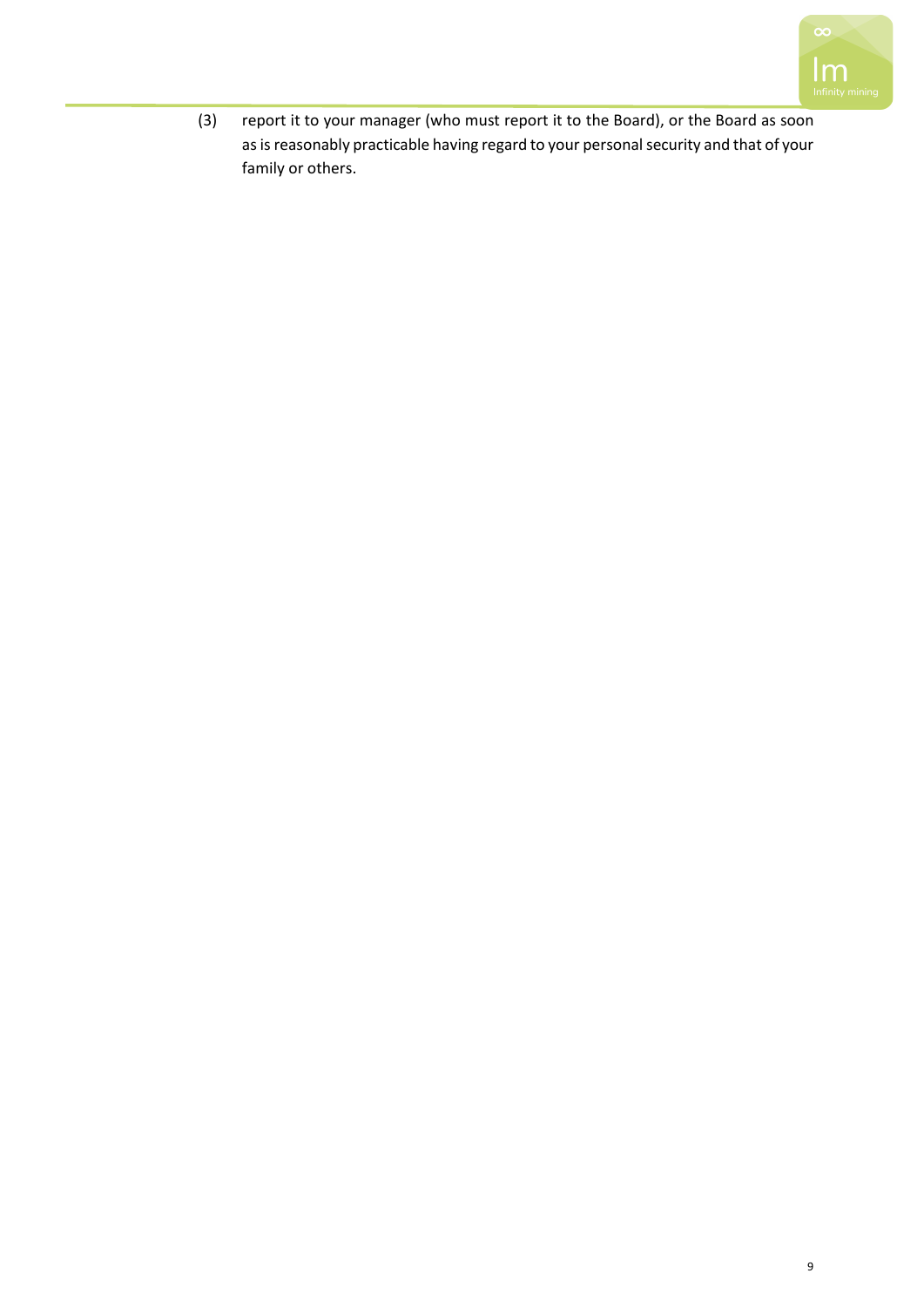

### 8.2 **Protection**

- (a) The Board encourages openness in business and will support anyone who raises a genuine concern in good faith under this Policy.
- (b) The Board will not subject Company Personnel or Associated Persons to detrimental treatment as a result of them:
	- (1) refusing to take part in Corruption; or
	- (2) reporting actual or suspected Corruption in good faith under this Policy.

#### **9. TRAINING AND COMMUNICATION**

- (a) Training on this Policy shall form part of the induction process for all new Company Personnel. Furthermore, all existing Company Personnel will be appraised as soon as possible of their responsibilities under this Policy and where appropriate, receive regular, relevant training on how to implement the Policy.
- (b) Training programs are to be regularly monitored and evaluated by the Board.
- (c) All existing and prospective Associated Persons are to be informed of the Company's Corruption prevention procedures and controls, including this Policy.

#### **10. MONITORING AND REVIEW**

- (a) The Board will monitor the effectiveness and review the implementation of the Policy regularly, considering its suitability, adequacy and effectiveness. Any improvements identified are to be implemented as soon as possible.
- (b) To ensure the effectiveness of the Policy's procedures, the systems that have been set up to deter, detect and investigate Corruption will be subject to regular audit.
- (c) All Company Personnel and Associated Persons are responsible for the success and effectiveness of this Policy and should therefore ensure that they use it to disclose any suspected breach of the Policy.
- (d) Any suggested improvements to this Policy are welcome and should be directed to the Board or Company Secretary (as applicable).

#### **11. POLICY AMENDMENT**

This Policy cannot be amended without approval from the Board.